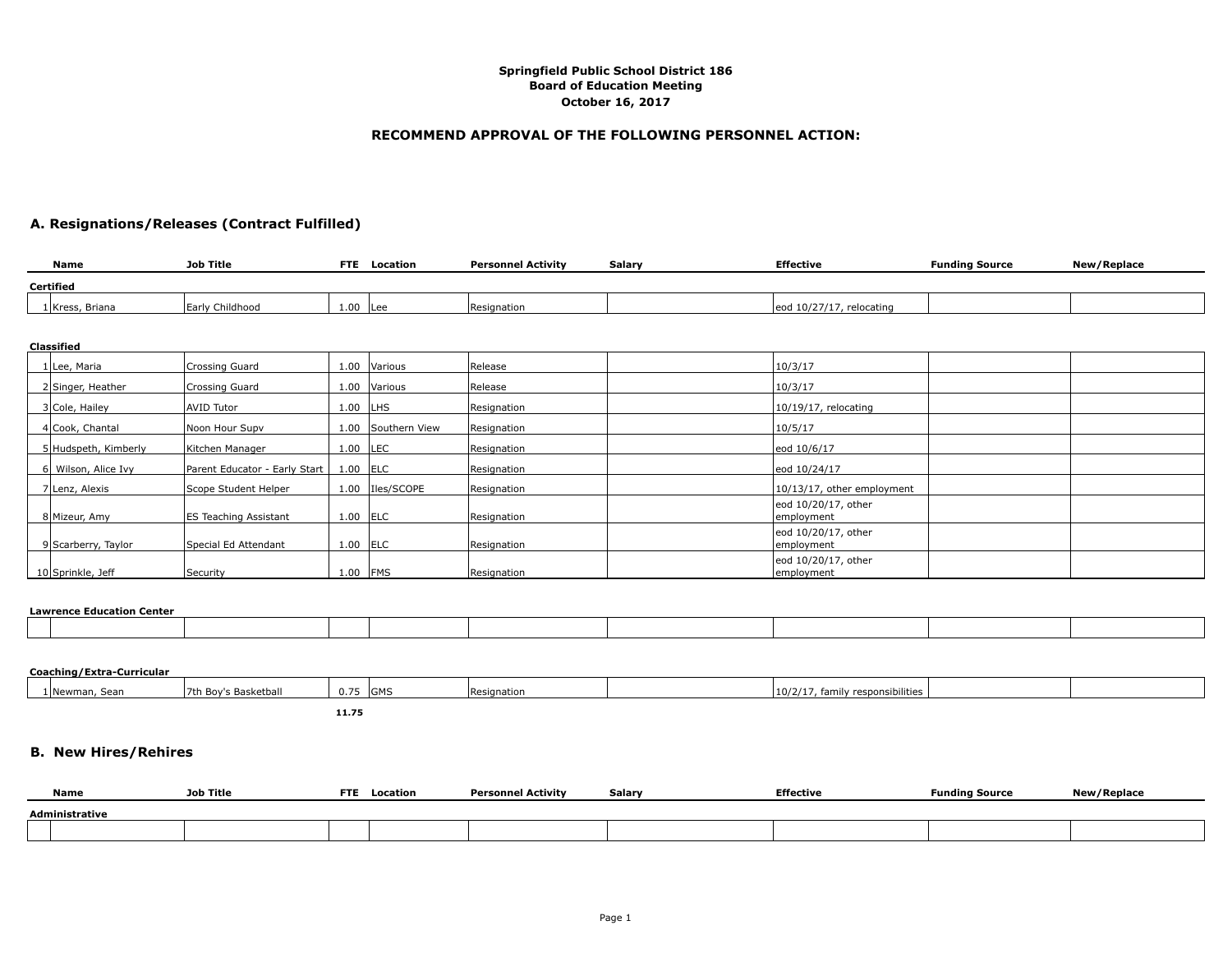#### **RECOMMEND APPROVAL OF THE FOLLOWING PERSONNEL ACTION:**

| Certified       |                             |      |            |          |                                                                    |          |                     |               |  |  |
|-----------------|-----------------------------|------|------------|----------|--------------------------------------------------------------------|----------|---------------------|---------------|--|--|
|                 |                             |      |            |          | $ $33,077.38$ , prorated from<br>$ $42,528 (M02/05 - 16-17)$ , for |          |                     |               |  |  |
| 1 Cosgriff, Amy | Special Ed Departmentalized | 1.00 | <b>GMS</b> | New Hire | $ 140 \text{ days} $                                               | 10/16/17 | 110-1200-4200-51142 | Angela Wright |  |  |

| Classified         |                      |            |             |          |                                                                                     |                            |                     |                |  |  |  |
|--------------------|----------------------|------------|-------------|----------|-------------------------------------------------------------------------------------|----------------------------|---------------------|----------------|--|--|--|
| 1 Goetz, Caleb     | Assistant Custodian  | 1.00       | <b>IELC</b> | New Hire | \$1,214.77 bi-weekly (6/1 - 16-<br>$(17)$ , 8 hours per day, 260 days<br>per year   | 10/17/17                   | 210-2540-3900-51167 | Kyle Churchill |  |  |  |
| 2 Ma, Yanli        | Special Ed Attendant | 1.00       | <b>JMS</b>  | New Hire | $ \$13.40$ per hour (Step $1 + 60 -$<br>$(16-17)$ , 6.5 hours per day, 191<br> days | $10/17/17$ (one year only) |                     | New Allocation |  |  |  |
| 3 Williams, Morris | Assistant Custodian  | $1.00$ ELC |             | New Hire | \$1,214.77 bi-weekly (6/1 - 16-<br>$(17)$ , 8 hours per day, 260 days<br>per year   | 10/17/17                   | 210-2540-3900-51167 | Ruby Wright    |  |  |  |

#### **Lawrence Education Center**

**4.00**

## **C. Hourly New Hires (Non-benefit)**

|           | <b>Name</b> | <b>Job Title</b> | <b>FTE</b> | Location | Personnel Activity | Salar | <b>Effective</b> | <sup>=</sup> undina Source | <b>Danlar</b><br>wac |
|-----------|-------------|------------------|------------|----------|--------------------|-------|------------------|----------------------------|----------------------|
| Certified |             |                  |            |          |                    |       |                  |                            |                      |
|           |             |                  |            |          |                    |       |                  |                            |                      |

| Classified          |                           |            |               |          |                             |                     |                          |               |  |  |  |
|---------------------|---------------------------|------------|---------------|----------|-----------------------------|---------------------|--------------------------|---------------|--|--|--|
| 1 Agans, Nicole     | Noon Hour Supv            | 1.00       | <b>IWMS</b>   | New Hire | $$10.35$ per hour $(16-17)$ | 9/4/17              |                          |               |  |  |  |
| 2 Ballow, Marsha    | Noon Hour Supv            |            | $1.00$   Enos | New Hire | $$10.35$ per hour $(16-17)$ | 10/2/17             |                          |               |  |  |  |
| 3 Beckler, Melissa  | Noon Hour Supv            | 1.00       | <b>IWMS</b>   | New Hire | $$10.35$ per hour $(16-17)$ | 2017-18 school year |                          |               |  |  |  |
| 4 Boesdorfer, Jason | <b>Off Duty Security</b>  | 1.00       | Jefferson     | New Hire | \$30.00 per hour (16-17)    | 2017-18 school year |                          |               |  |  |  |
| 5 Bothel, Joe       | Noon Hour Supv            | 1.00       | <b>IWMS</b>   | New Hire | $$10.35$ per hour $(16-17)$ | 2017-18 school year |                          |               |  |  |  |
| 6 Coats, Emma       | Noon Hour Supv            | 1.00       | Feitshans     | New Hire | $$10.35$ per hour $(16-17)$ | 10/3/17             |                          | Josy Bartello |  |  |  |
| 7 Davis, Pamela     | Noon Hour Supv            | 1.00       | Southern View | New Hire | $$10.35$ per hour $(16-17)$ | 10/17/17            |                          | Chantal Cook  |  |  |  |
| 8 Kampfl, Jaeann    | Substitute Crossing Guard |            | 1.00 Various  | New Hire | $$10.75$ per hour $(16-17)$ | 10/4/17             |                          |               |  |  |  |
| 9 McLaren, Sharon   | Substitute Noon Hour Supv | 1.00   ELC |               | New Hire | $$10.35$ per hour $(16-17)$ | 2017-18 school year | 148-1125-6433-51165-1800 |               |  |  |  |
| 10 Oliver, Kenton   | <b>Off Duty Security</b>  |            | 1.00 Various  | New Hire | \$30.00 per hour (16-17)    | 2017-18 school vear |                          |               |  |  |  |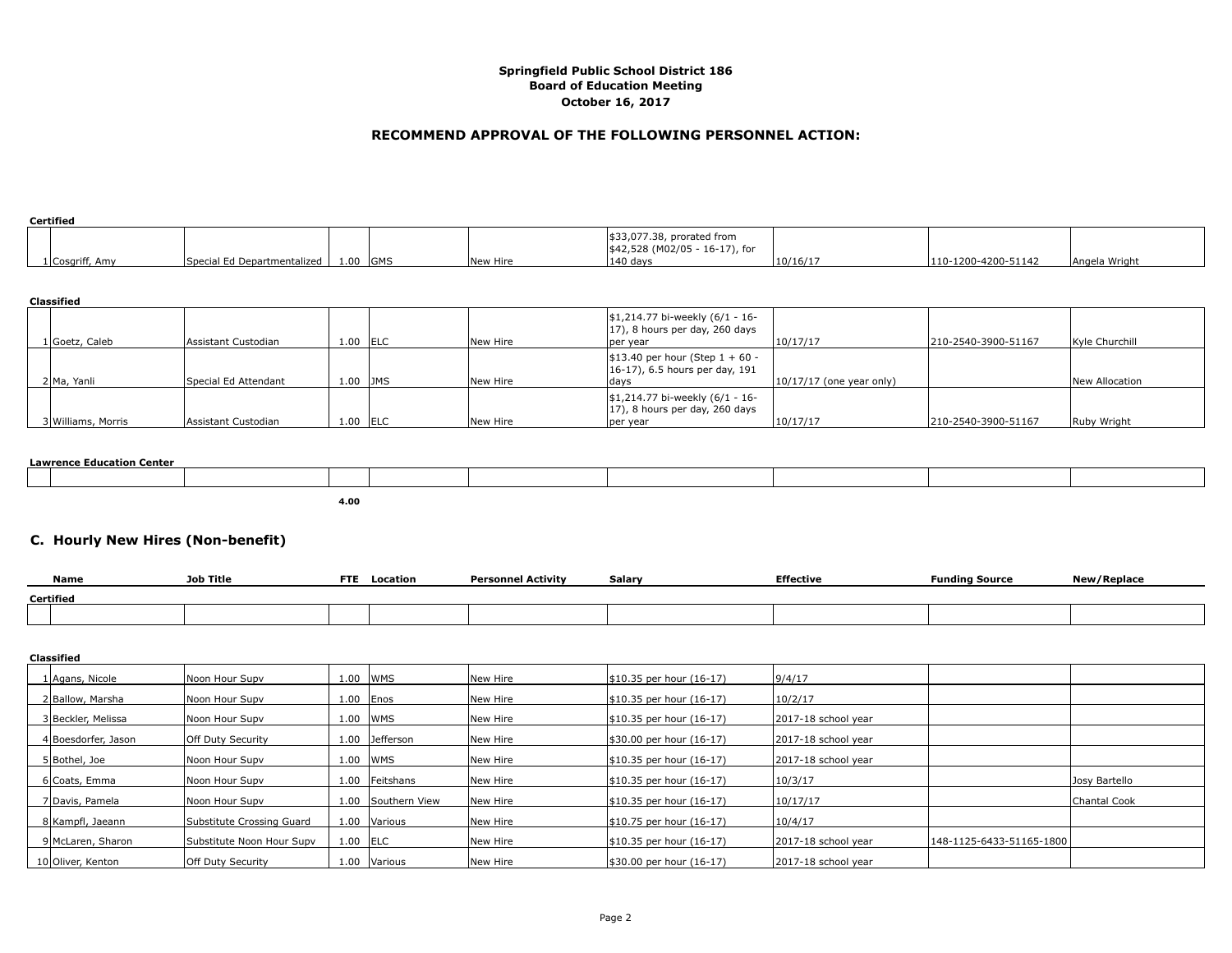#### **RECOMMEND APPROVAL OF THE FOLLOWING PERSONNEL ACTION:**

**Classified Hourly New Hires, Cont.**

| 11 Pokora, Jessica    | Noon Hour Supy            |           | 1.00 Ridgely   | <b>INew Hire</b> | $ $10.35$ per hour $(16-17)$ | 10/12/17            |                          | Dawn Miller |
|-----------------------|---------------------------|-----------|----------------|------------------|------------------------------|---------------------|--------------------------|-------------|
| 12 Scantlin, Shawntae | Substitute Crossing Guard | 1.00      | <i>Various</i> | <b>New Hire</b>  | $ $10.75$ per hour $(16-17)$ | 10/12/17            |                          |             |
| 13 Webb, Christina    | Noon Hour Supy            | 1.00 IWMS |                | <b>INew Hire</b> | $ $10.35$ per hour $(16-17)$ | 2017-18 school vear |                          |             |
| 14 Wyatt, Teneka      | Substitute Noon Hour Supv | 1.00 IELC |                | New Hire         | $ $10.35$ per hour $(16-17)$ | 2017-18 school year | 148-1125-6433-51165-1800 |             |

**14.00**

#### **D. LOAs**

| Name                | <b>Job Title</b>            |            | <b>FTE</b> Location | <b>Personnel Activity</b> | Salary | <b>Effective</b>              | <b>Funding Source</b> | New/Replace |
|---------------------|-----------------------------|------------|---------------------|---------------------------|--------|-------------------------------|-----------------------|-------------|
| Certified           |                             |            |                     |                           |        |                               |                       |             |
| 1 Williams, Tamolyn | REI Inclusion               | $1.00$ LHS |                     | <b>FMLA</b>               |        | 10/10/17 to 11/21/17, medical |                       |             |
| 2 Yoho, Jacqueline  | Speech Language Pathologist |            | 1.00 SSS-Graham     | <b>IFMLA</b>              |        | 9/21/17 to 10/16/17, medical  |                       |             |
| 3Urish, D'Ann       | Special Education           | 1.00       | <b>IFMS</b>         | <b>Extension of FMLA</b>  |        | 9/29/17 to 10/10/17, medical  |                       |             |
| 4 Gleason, Allison  | Grade 2                     |            | 1.00 Fetishans      | Return from FMLA          |        | 10/17/17                      |                       |             |
| 5 Shaon, Spring     | Math                        |            | 1.00 Douglas        | Return from FMLA          |        | 10/16/17                      |                       |             |
| 6 Streeb, Rachel    | Assistant Principal         | $1.00$ LHS |                     | Return from FMLA          |        | 10/10/17                      |                       |             |
| 7Urish, D'Ann       | Special Education           | 1.00       | <b>IFMS</b>         | Return from FMLA          |        | 10/10/17                      |                       |             |
| 8 Wonneberger, Olga | German                      | $1.00$ SHS |                     | LOA w/out pay             |        | noon 10/6/17, personal        |                       |             |
|                     |                             |            |                     |                           |        |                               |                       |             |

| Classified        |                               |            |                   |                          |                                       |  |  |  |  |  |  |
|-------------------|-------------------------------|------------|-------------------|--------------------------|---------------------------------------|--|--|--|--|--|--|
| 1 Buck, Karen     | Kitchen Manager               |            | 1.00 Lindsay      | FMLA                     | 10/20/17 to 1/1/18, medical           |  |  |  |  |  |  |
| 2 Booker, Melissa | Special Ed Attendant          | 1.00       | <b>Blackhawk</b>  | <b>FMLA</b>              | 10/10/17 to 10/23/17, medical         |  |  |  |  |  |  |
| 3 Logan, Rafael   | Asst. Custodian               |            | 1.00 Douglas/Enos | <b>FMLA</b>              | 10/10/17 to 11/7/17, medical          |  |  |  |  |  |  |
| 4 Paul, Virginia  | Special Ed Attendant          |            | $1.00$ SHS        | <b>FMLA</b>              | 10/5/17 to 11/4/17, medical           |  |  |  |  |  |  |
| 5 Cox, Erin       | Kindergarten Teaching Assist. |            | 1.00 Lindsay      | <b>Extension of FMLA</b> | 10/2/17 to 11/1/17, medical           |  |  |  |  |  |  |
| 6 Raymond, Norma  | Kitchen Helper                | $1.00$ JMS |                   | Extension of FMLA        | 10/9/17 through 10/23/17,<br> medical |  |  |  |  |  |  |
| 7 Judd, Cheri     | Kitchen Helper                |            | $1.00$ SSHS       | <b>Extension of FMLA</b> | 10/2/17 to 10/20/17, medical          |  |  |  |  |  |  |
| 8 Wilson, Kay     | Kitchen Helper                |            | $1.00$ SHS        | Extension of FMLA        | 10/2/17 through 10/13/17,<br> medical |  |  |  |  |  |  |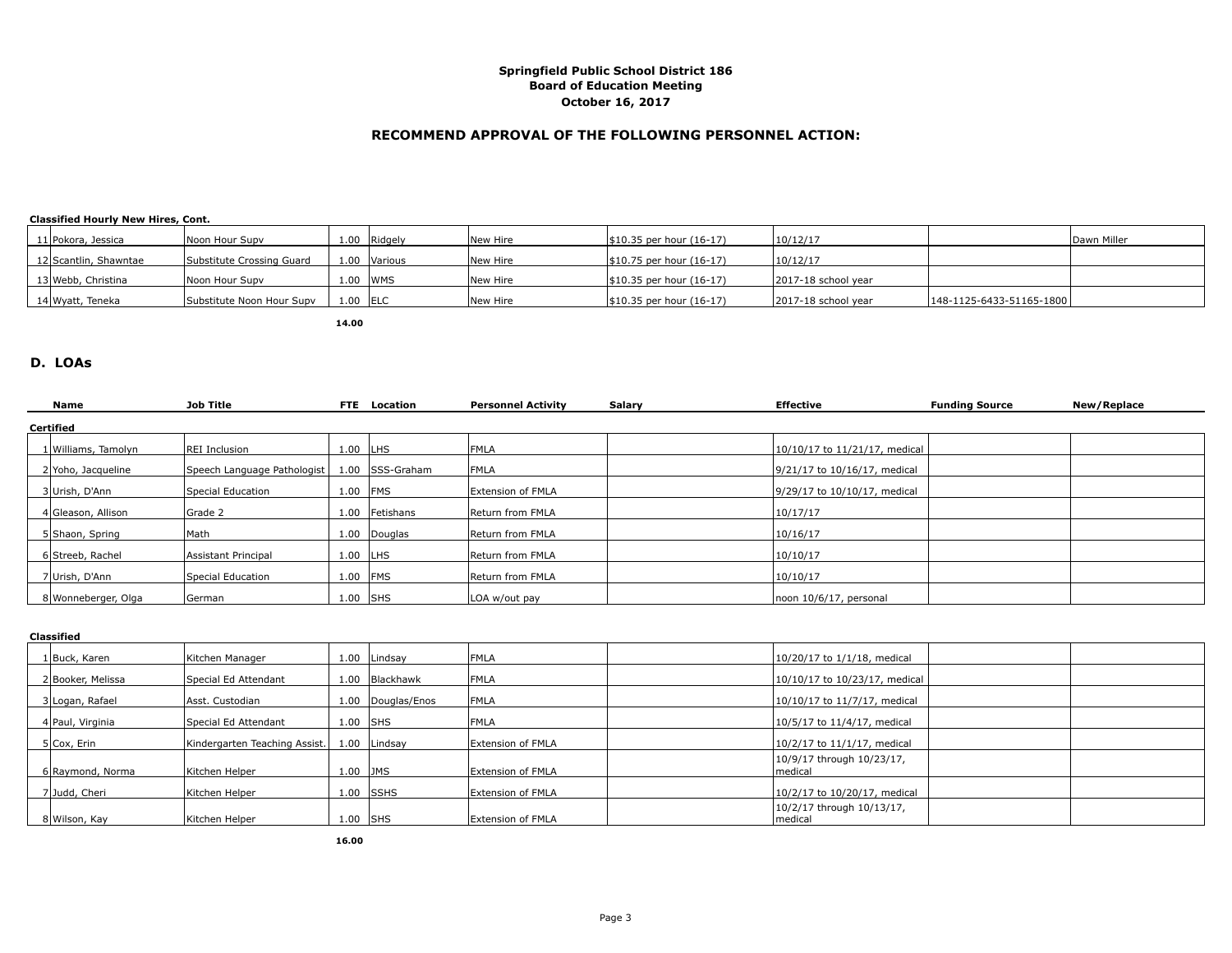#### **RECOMMEND APPROVAL OF THE FOLLOWING PERSONNEL ACTION:**

# **E. Change of Assignment**

| Name           | Job Title | <b>FTE</b><br>Location | <b>Personnel Activity</b> | Salary | <b>Effective</b> | <b>Funding Source</b> | New/Replace |
|----------------|-----------|------------------------|---------------------------|--------|------------------|-----------------------|-------------|
| Administrative |           |                        |                           |        |                  |                       |             |
|                |           |                        |                           |        |                  |                       |             |

#### **Certified**

|                 |                   |      |                 | from Special Education,<br>Fairview Elementary to |          |               |
|-----------------|-------------------|------|-----------------|---------------------------------------------------|----------|---------------|
|                 |                   |      |                 | Language Arts, Jefferson                          |          |               |
| 1 Thomas, Sarah | Special Education | 1.00 | <b>Fairview</b> | Middle School                                     | 10/12/17 | Lauren Kimpel |

#### **Classified**

|                        |                         |      |                     | from 6.0 hours per day to                                                           |                                                                                                                   |                         |                         |                         |
|------------------------|-------------------------|------|---------------------|-------------------------------------------------------------------------------------|-------------------------------------------------------------------------------------------------------------------|-------------------------|-------------------------|-------------------------|
| Asbury, Rocky          | Kitchen Helper          | 1.00 | LEC/Douglas         | 7.0 hours per day                                                                   |                                                                                                                   | 10/20/17                | 10-2560-6150-1166-171-0 | Redistributing hours    |
| 2 Beasley, Beth        | RN - Non Certified (BA) | 1.00 | Matheny-Withrow     | change in start date                                                                |                                                                                                                   | from 10/2/17 to 9/29/17 |                         |                         |
| 3 Brand, Maureen       | Special Ed Attendant    |      | 1.00 Marsh          | from Marsh Elementary to<br>Harvard Park Elementary                                 |                                                                                                                   | 10/16/17                |                         | Shawn Pierce            |
| 4 Davis, Nicole        | Kitchen Helper          | 1.00 | Lee                 | from 4.0 hours per day to<br>5.0 hours per day                                      |                                                                                                                   | 10/20/17                | 10-2560-2700-1166-171-0 | Redistributing hours    |
| 5 Jackson, Sean        | lKitchen Helper         |      | $1.00$ SSHS         | from 4.0 hours per day to<br>6.0 hours per day                                      |                                                                                                                   | 10/20/17                | 10-2560-5300-1166-171-0 | Redistributing hours    |
| 6 Kirkham, Elizabeth   | Kitchen Helper          | 1.00 | <b>Ball Charter</b> | from 4.5 hours per day to<br>5.5 hours per day                                      |                                                                                                                   | 10/20/17                | 10-2560-3000-1166-171-0 | Increased participation |
| 7 Kreis, Melissa       | Secretary IV            |      | 1.00 ISSS-Graham    | from SSS-Graham, 260<br>days per year to Graham<br>Elementary, 214 days per<br>vear |                                                                                                                   | 10/16/17                |                         | Stacy Mahinda           |
| 8 Laubenstein, Anthony | Special Ed Attendant    | 1.00 | Addams              | from Addams Elementary to<br>Lee School                                             |                                                                                                                   | 10/2/17                 |                         |                         |
| 9 Lutchman, Nicole     | Special Ed Attendant    | 1.00 | Marsh               | from one year only to not<br>one year only                                          |                                                                                                                   | 10/17/17                |                         | Maureen Brand           |
| 10 Peters, Connie      | Secretarv IV            | 1.00 | <b>ILee</b>         | position reclassified from<br>Secretary IV to Secretary V                           | \$172.56 per day (V/14 - 16-17),<br>plus \$38.40 per day longevity, 8<br>hours per day, 214 days per year 7/31/17 |                         |                         |                         |
| 11 Simmons, Elise      | <b>AVID Tutor</b>       | 1.00 | <b>SHS</b>          | from Springfield High School<br>to Jefferson Middle School                          |                                                                                                                   | 10/2/17                 |                         |                         |
| 12 Staff, Lindsay      | Special Ed Attendant    |      | 1.00 Marsh          | from Marsh Elementary to<br>Harvard Park Elementary                                 |                                                                                                                   | 8/25/17                 |                         |                         |
| 14 Zavala, Maria       | <b>AVID Tutor</b>       |      | $1.00$ WMS          | additional location added                                                           |                                                                                                                   | 10/4/17                 |                         |                         |

**Lawrence Education Center**

| awrence Euucacion center |  |  |  |  |  |  |  |  |  |  |
|--------------------------|--|--|--|--|--|--|--|--|--|--|
|                          |  |  |  |  |  |  |  |  |  |  |
|                          |  |  |  |  |  |  |  |  |  |  |
|                          |  |  |  |  |  |  |  |  |  |  |
|                          |  |  |  |  |  |  |  |  |  |  |
|                          |  |  |  |  |  |  |  |  |  |  |